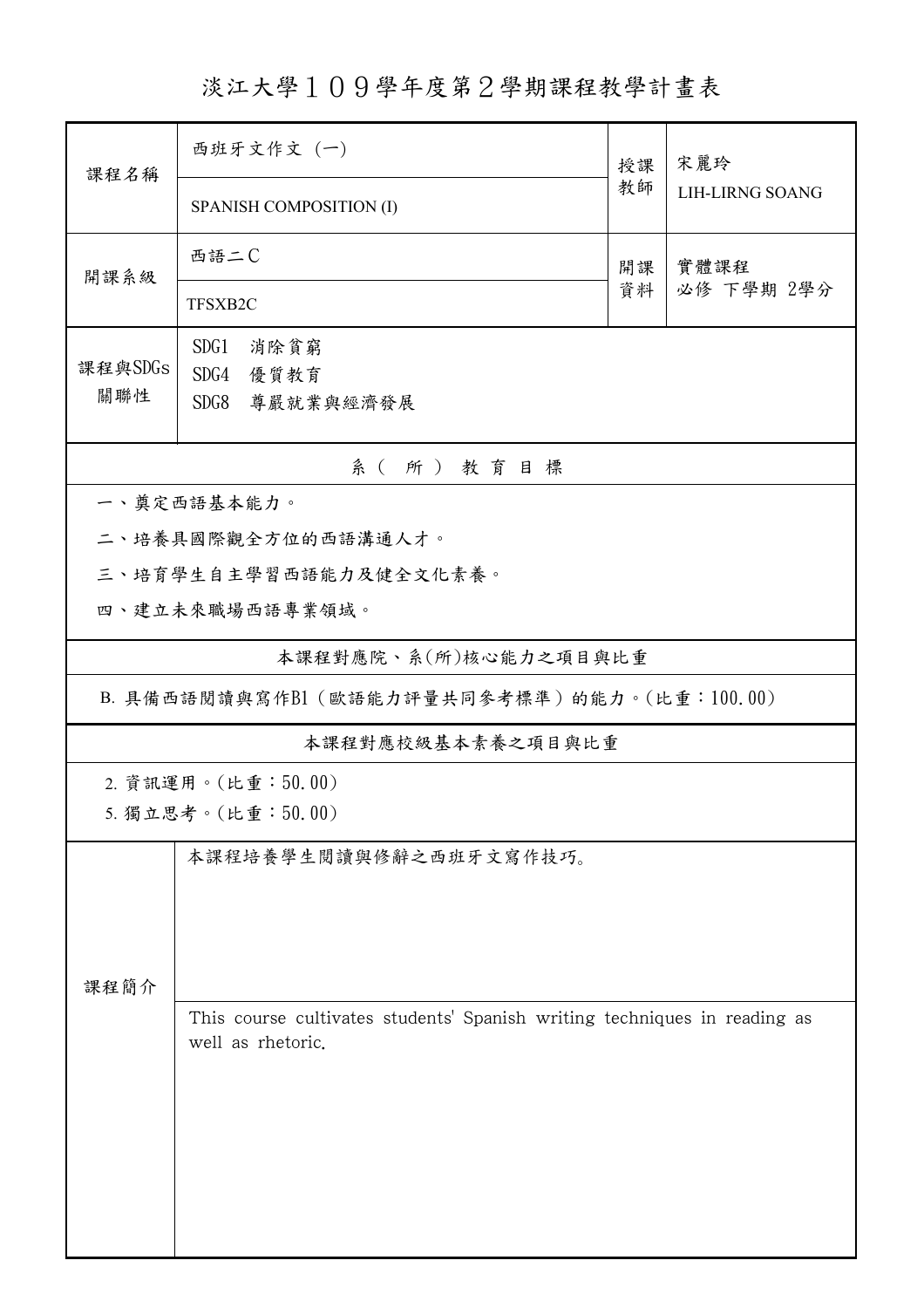## 本課程教學目標與認知、情意、技能目標之對應

將課程教學目標分別對應「認知(Cognitive)」、「情意(Affective)」與「技能(Psychomotor)」 的各目標類型。

一、認知(Cognitive):著重在該科目的事實、概念、程序、後設認知等各類知識之學習。

二、情意(Affective):著重在該科目的興趣、倫理、態度、信念、價值觀等之學習。

三、技能(Psychomotor):著重在該科目的肢體動作或技術操作之學習。

| 序<br>號         | 教學目標(中文)                                                        |                            |            | 教學目標(英文)                                                                                                                                                                                                                                       |                                            |  |  |  |
|----------------|-----------------------------------------------------------------|----------------------------|------------|------------------------------------------------------------------------------------------------------------------------------------------------------------------------------------------------------------------------------------------------|--------------------------------------------|--|--|--|
|                | 1.奠定中級之作文專業西語知識。<br>1 <sup>1</sup><br>2.訓練學生聽、說、讀、寫之中級<br>語言能力。 |                            |            | 1. To consolidate the foundation of basic Spanish<br>learning on the intermediate level in composition<br>class. 2.To train the competence of language learning<br>such as listening, speaking, reading, writing on the<br>intermediate level. |                                            |  |  |  |
|                | 教學目標之目標類型、核心能力、基本素養教學方法與評量方式                                    |                            |            |                                                                                                                                                                                                                                                |                                            |  |  |  |
| 序號             | 目標類型                                                            | 院、系 $(\text{m})$<br>核心能力   | 校級<br>基本素養 | 教學方法                                                                                                                                                                                                                                           | 評量方式                                       |  |  |  |
| 1              | 認知                                                              | B                          | 25         | 講述、討論、發表、實作                                                                                                                                                                                                                                    | 測驗、作業、討論(含<br>課堂、線上)、實<br>作、報告(含口頭、書<br>面) |  |  |  |
|                |                                                                 |                            |            | 授課進度表                                                                                                                                                                                                                                          |                                            |  |  |  |
| 週次             | 日期起訖                                                            | 內 容 (Subject/Topics)<br>備註 |            |                                                                                                                                                                                                                                                |                                            |  |  |  |
| 1              | $110/02/22$ ~<br>110/02/28                                      | Introducción               |            |                                                                                                                                                                                                                                                |                                            |  |  |  |
| $\overline{c}$ | $110/03/01$ ~<br>110/03/07                                      | Unidad 7                   |            |                                                                                                                                                                                                                                                |                                            |  |  |  |
| 3              | $110/03/08$ ~<br>110/03/14                                      | Unidad 8                   |            |                                                                                                                                                                                                                                                |                                            |  |  |  |
| 4              | $110/03/15$ ~<br>110/03/21                                      | Unidad 9                   |            |                                                                                                                                                                                                                                                |                                            |  |  |  |
| 5              | $110/03/22$ ~<br>110/03/28                                      | Unidad 10                  |            |                                                                                                                                                                                                                                                |                                            |  |  |  |
| 6              | $110/03/29$ ~<br>110/04/04                                      | Fiesta                     |            |                                                                                                                                                                                                                                                |                                            |  |  |  |
| 7              | $110/04/05$ ~<br>110/04/11                                      | Unidad 11                  |            |                                                                                                                                                                                                                                                |                                            |  |  |  |
| 8              | $110/04/12$ ~<br>110/04/18                                      | Unidad 12                  |            |                                                                                                                                                                                                                                                |                                            |  |  |  |
| 9              | $110/04/19$ ~<br>110/04/25                                      | Unidad 12                  |            |                                                                                                                                                                                                                                                |                                            |  |  |  |
| 10             | $110/04/26$ ~<br>110/05/02                                      | 期中考試週                      |            |                                                                                                                                                                                                                                                |                                            |  |  |  |
| 11             | $110/05/03$ ~<br>110/05/09                                      | Unidad 13                  |            |                                                                                                                                                                                                                                                |                                            |  |  |  |
| 12             | $110/05/10$ ~<br>110/05/16                                      | Unidad 13                  |            |                                                                                                                                                                                                                                                |                                            |  |  |  |